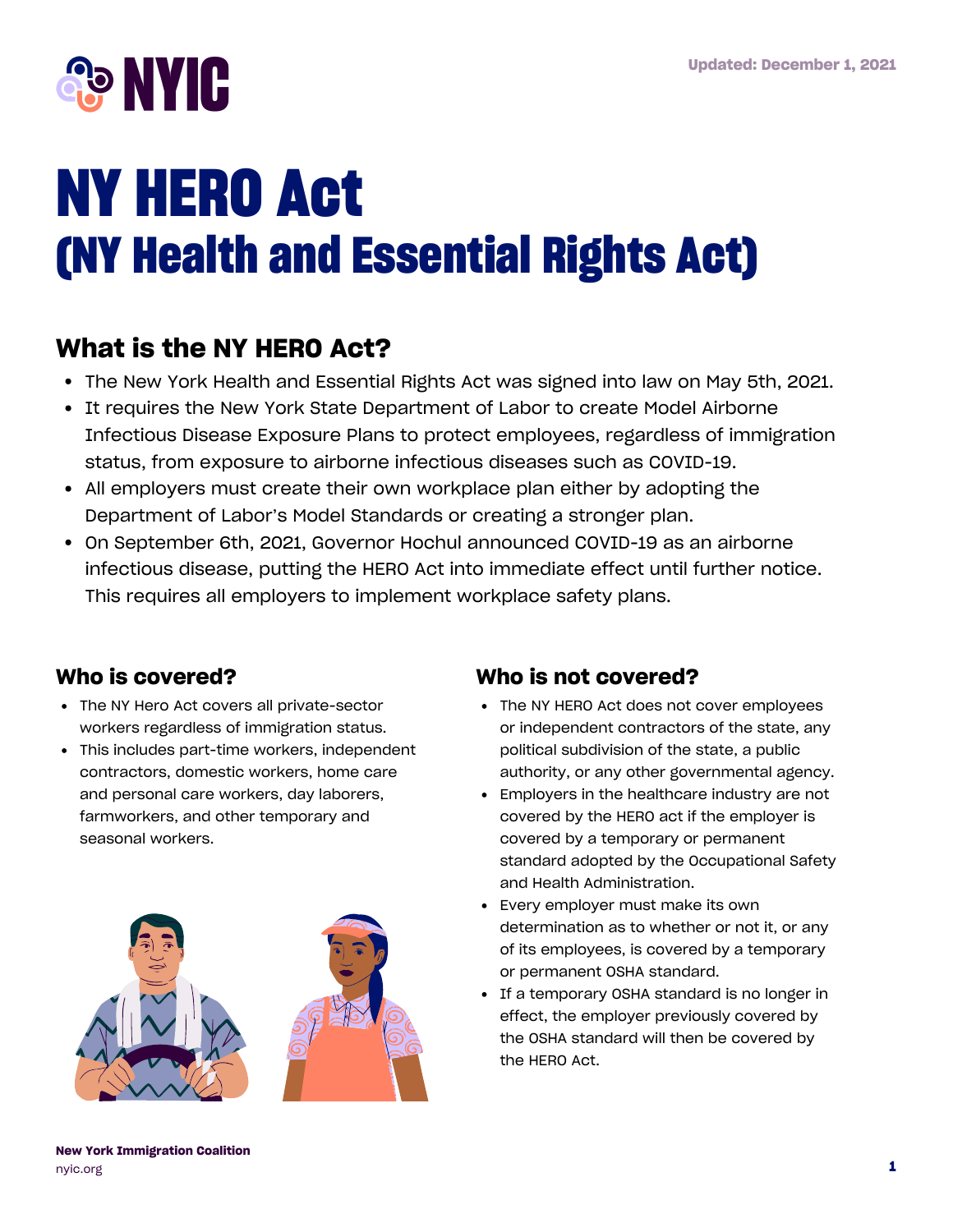# **Information for Community Members**

#### **What are my rights?**

- If your employer is not adhering to the standards set in place by the HERO Act, they are violating your rights under the NY HERO act and putting you at risk of exposure to airborne infectious diseases.
- You have the right to refuse work without retaliation.
- You can file a complaint with the Department of Labor at: [dol.ny.gov/ny-hero-act](https://dol.ny.gov/ny-hero-act)
- You can also get in touch with the Essential Worker's Coalition for support! Email: protectnyheroes@gmail.com

#### **What must my employer do? Timeline of implementation**

#### **Employers must:**

- Provide masks to employees and require employees to wear masks
- Provide necessary PPE
- Require social distancing of at least 6 feet
- Provide hand sanitizing/washing stations
- Do daily screenings at the beginning of each day to ensure workers do not have COVID-19 symptoms
- Increase the supply of outside air circulation to the greatest degree possible
- Regularly disinfect highly touched surfaces
- Require infected and exposed employees to take paid quarantine leave
- Designate a supervisor in charge of compliance

#### **August 5, 2021**

Your employer should have created a plan to protect workers from airborne diseases. They can also adopt the templates provided by the [Department](https://dol.ny.gov/ny-hero-act) of Labor.

#### **September 4, 2021**

This plan must have been communicated to employees. Employees have the right to request it in their native language.

#### **November 1, 2021**

Employers with 10+ employees must permit workers to establish and administer a joint labor-management workplace safety committee.





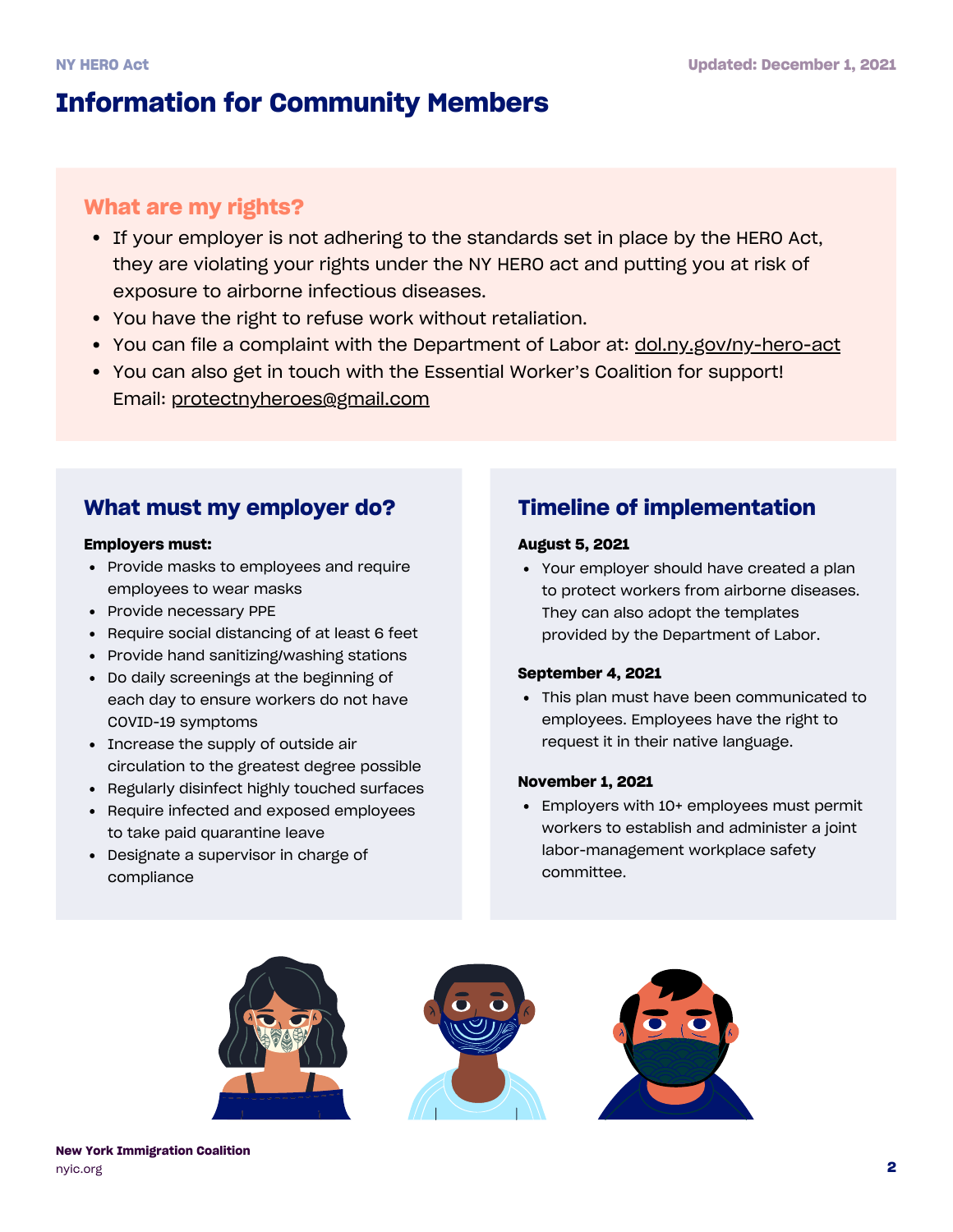# **Worker Committees**

## **What are Worker Committees?**

Starting November 1st, private-sector employees (working in companies with 10 or more employees) must be allowed to create worker committees to address any workplace health and safety issue policy, not just issues concerning COVID-19.



#### **Why create a committee?**

Creating a committee can make a space for employees to do the following:

- Raise concerns and complaints to employers to which employers are mandated to respond
- Review any health and safety policy from the employer
- Participate in site visits and inspections from government agencies
- Review any health and safety reports filed by the employer
- Committees meet 2 hours every quarter during work hours
- Committee members are allowed to attend a training, not to exceed four hours, on occupational health and safety and the function of worker safety committees

#### **Who can be on the committees?**

- Committees must be at least 2/3 nonsupervisory employees and must also include at least one representative of the employer. Committees are co-chaired by employers and employees.
- Currently a NY HERO Committee can have no more than 12 members.
- Workers choose their representatives and are protected from retaliation



#### **What are my rights?**

- Workers have the right to form these committees without being fired, demoted, or any form of retaliation
- You can file a complaint with the Department of Labor at: [dol.ny.gov/ny-hero-act](https://dol.ny.gov/ny-hero-act)
- You can get in touch with the Essential Worker's Coalition for support! Email: protectnyheroes@gmail.com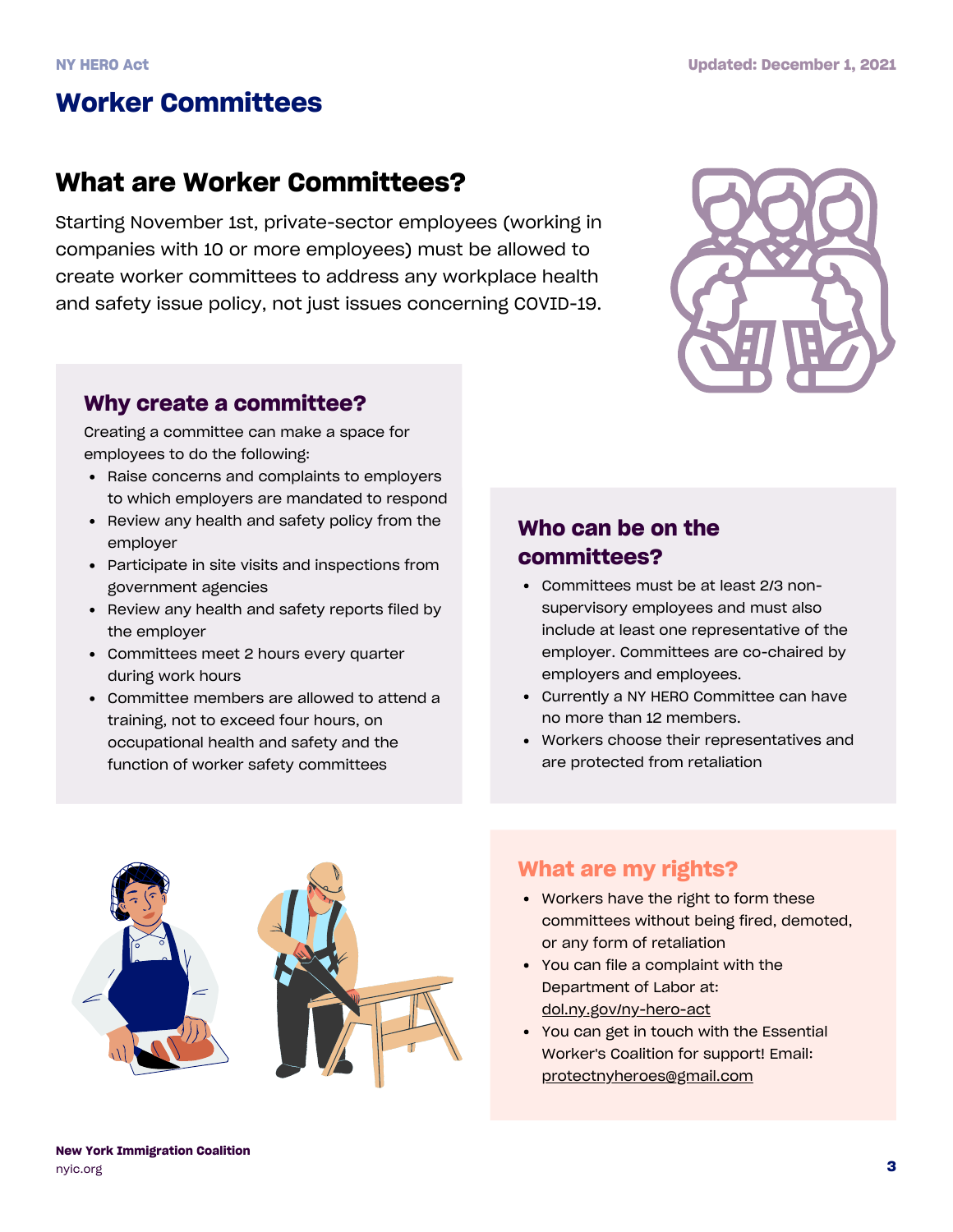# **Airborne Infectious Disease Exposure Prevention Plan**

### **What is an Exposure Prevention Plan?**

- The Department of Labor has created a standard plan that can be modified or adopted as is. The purpose of this plan is to protect employees against exposure and disease during an airborne infectious disease outbreak.
- Employers must at minimum adopt the following guidelines.
- Revised industry specific guidelines will be released by the DOL at a later date.

#### **Minimum Controls During an Outbreak**

The following minimum controls must be used by employers in all areas of the worksite

- General Awareness:
	- Maintain physical distancing
	- Wear face coverings, gloves, and personal protective equipment (PPE)
	- Wash hands properly and often
- If an employee develops symptoms of the disease, then the employee should not be in the workplace
- Employees should complete a health screening at the start of their shift
- There should be appropriate physical distancing measures
- Employees should maintain proper hand hygiene
- Cleaning and disinfection
- Special accommodations for individuals with added risk factors

#### **Advanced Controls During an Outbreak**

Additional controls may be taken when the minimum controls will not provide sufficient protection for employees:

- Employers should consider the temporary suspension of risky activities
- Employers should consider the following:
	- Natural ventilation
	- Air Purifiers
	- o Plexiglass
	- Ultraviolet light disinfection systems
- Administrative Controls
	- o Increasing physical distancing
	- Provide additional short breaks for hand washing and cleaning
	- Provide soap, sanitizer, disposable disinfecting towelettes
- PPE must be provided to an employee at no cost to the employee. PPE provided will be based on a hazard assessment for the workplace.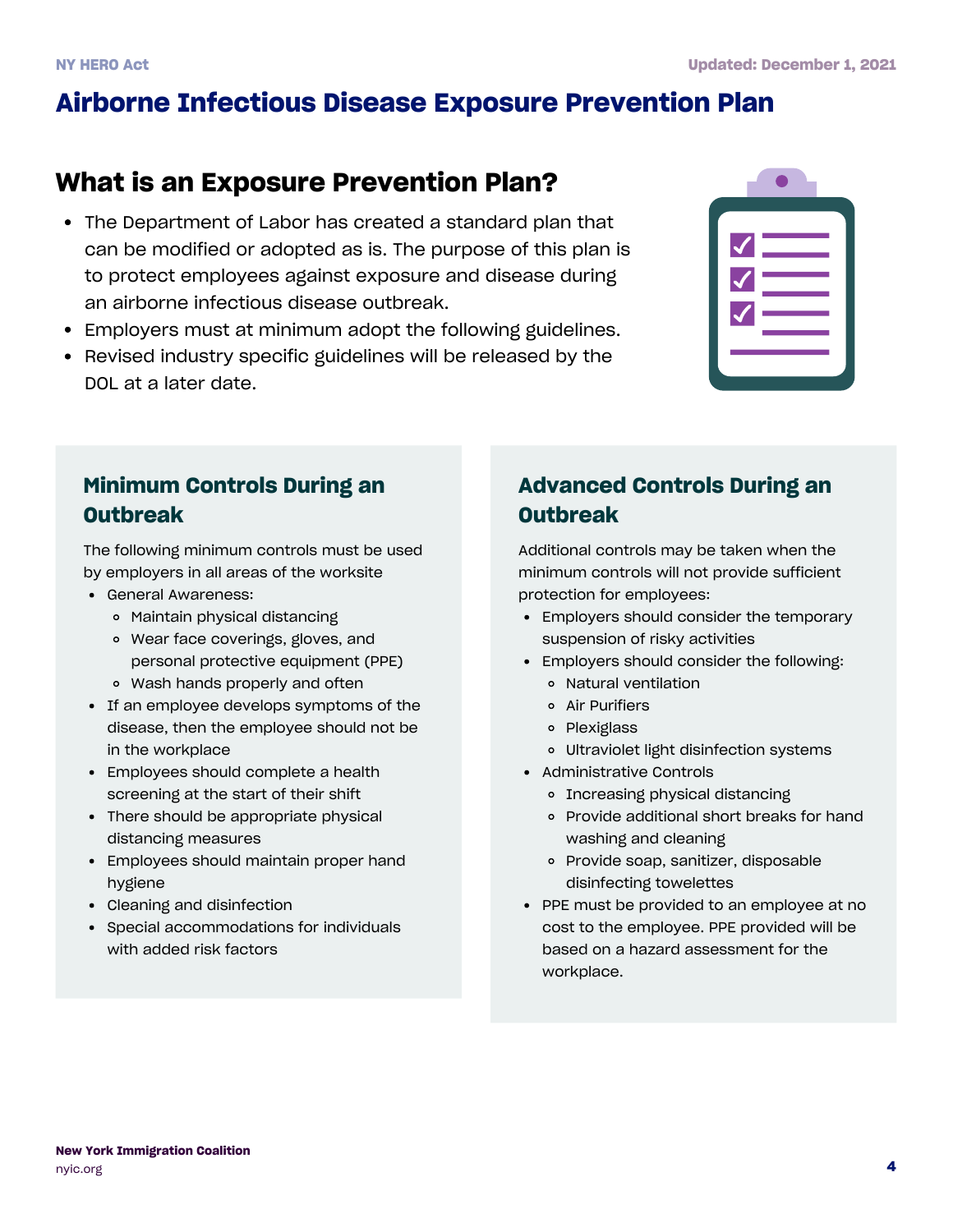# **Airborne Infectious Disease Exposure Prevention Plan**

#### **Training and Information During an Outbreak**

- The employer will verbally inform all employees of the existence and location of the plan put in place, the circumstances under which it is activated, the policies, and their rights under the HERO Act.
- When the plan is activated, all personnel will receive training which will cover all elements of the plan and other related topics:
	- The infectious agent and the disease(s) it can cause
	- The signs and symptoms of the disease
	- How the disease can be spread
	- An explanation of this Exposure Prevention Plan
	- The use and limitations of exposure controls
	- The activities and locations at the worksite that may involve exposure to the infectious agent
- The training will be:
	- Provided at no cost to employees and take place during work hours
	- Appropriate in content and vocabulary to the employees' educational level, literacy, and preferred language
	- Verbally provided in person or through telephonic, electronic, or other means



#### **Disinfection**

- Objects that multiple individuals touch must be cleaned frequently with an appropriate disinfectant.
- Housekeeping staff may be at increased risk because they may be cleaning many potentially contaminated surfaces. For that reason, alternative methods and/or increased levels of protection may be needed.
	- o Instead of dusting, the CDC recommends cleaning surfaces with soap and water before disinfecting them.
- Housekeepers should wear respiratory protection.
- Liners should be used in trash containers.
	- Do not forcefully squeeze the air out of the trash bags before tying them closed



#### **Retaliation Protections**

- No employer shall discriminate, threaten, retaliate against, or take adverse action against any employee for exercising their rights under this plan.
- In the plan, employers should include contact information to report violations.
- An employee may report a violation either verbally or in writing. If you experience retaliation you can contact the designated contact your employer has designated.

**New York Immigration Coalition** [nyic.org](https://www.nyic.org/)